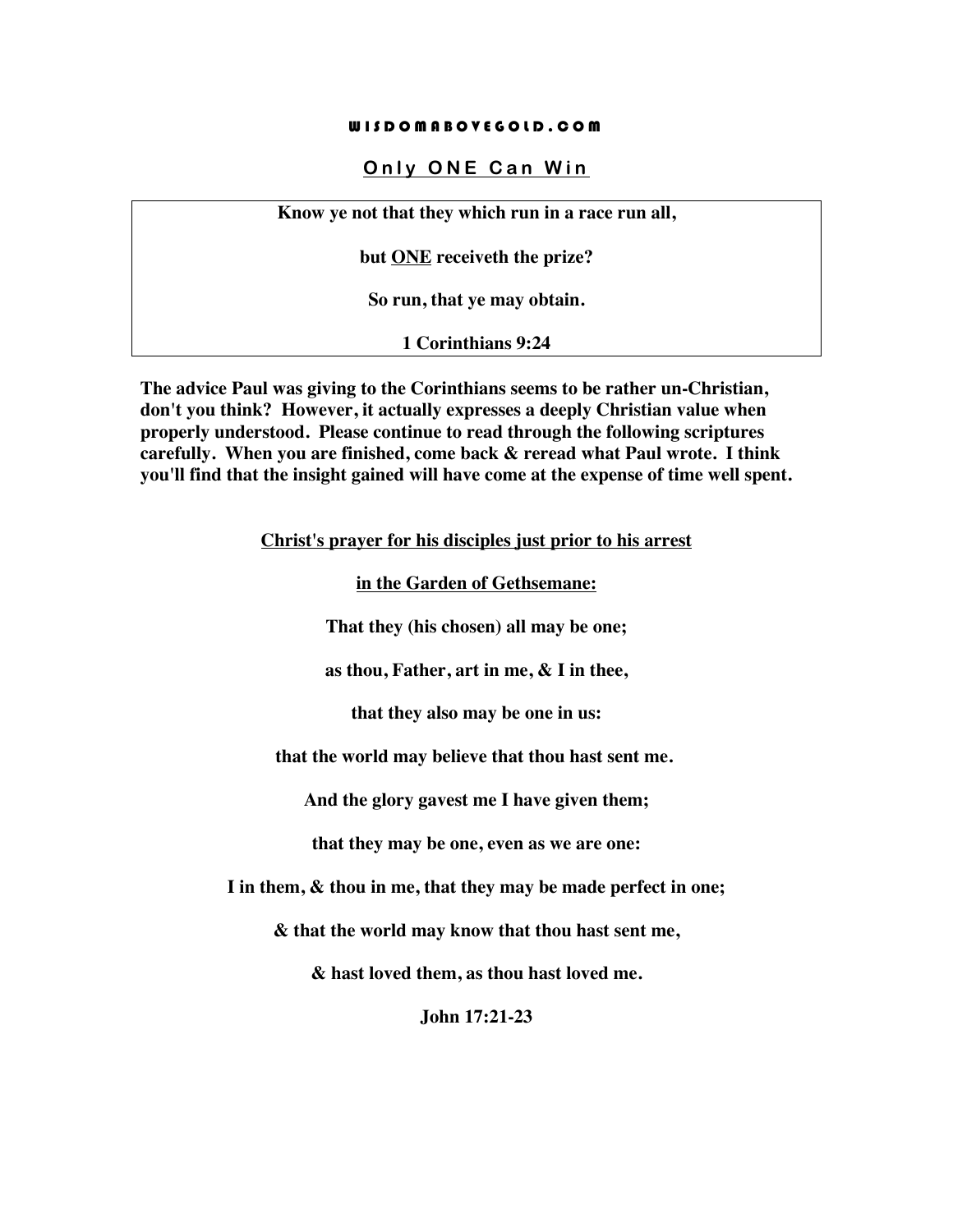**Luke's record of the early Christians:**

**Now the full number of those who believed were of one heart and soul,** 

**and no one said that any of the things that belonged to him was his own,** 

**but they had everything in common.**

**And with great power the apostles were giving their testimony to the resurrection of the Lord Jesus,** 

**and great grace was upon them all.**

**There was not a needy person among them,** 

**for as many as were owners of lands or houses sold them and brought the proceeds of what was sold**

**and laid it at the apostles' feet, and it was distributed to each as any had need.**

**Acts 4:32-37**

### **Christ's admonishment:**

**When the Son of Man comes in his glory, and all the angels with him, he will sit on his glorious throne.**

**All the nations will be gathered before him, and he will separate the people one from another** 

**as a shepherd separates the sheep from the goats.**

**He will put the sheep on his right and the goats on his left.**

**Then the King will say to those on his right,** 

**'Come, you who are blessed by my Father;** 

**take your inheritance,** 

**the kingdom prepared for you since the creation of the world.**

**For I was hungry and you gave me something to eat,**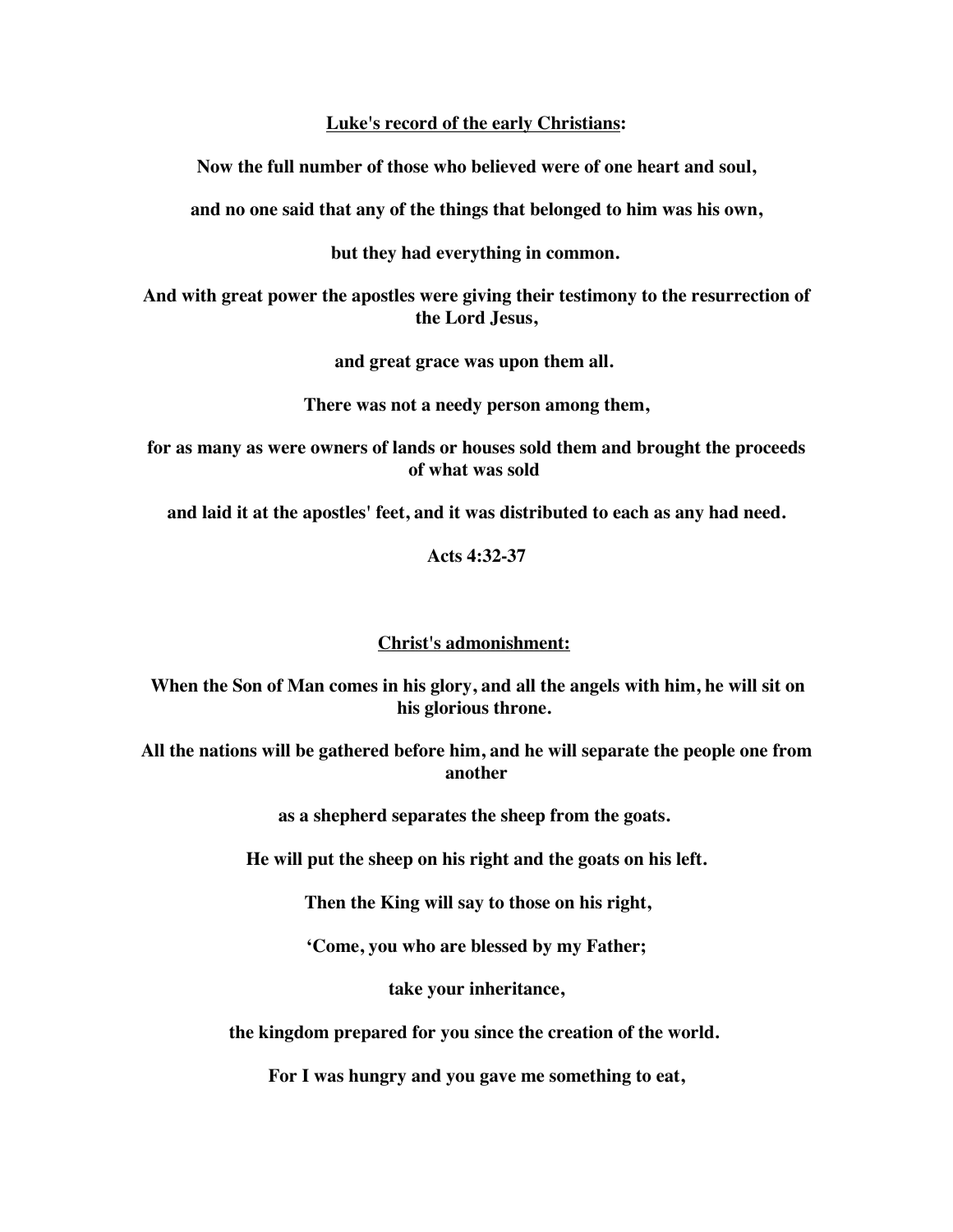**I was thirsty and you gave me something to drink, I was a stranger and you invited me in, I needed clothes and you clothed me, I was sick and you looked after me, I was in prison and you came to visit me.' Then the righteous will answer him, 'Lord, when did we see you hungry and feed you, or thirsty and give you something to drink? When did we see you a stranger and invite you in, or needing clothes and clothe you? When did we see you sick or in prison and go to visit you?' The King will reply, 'Truly I tell you, whatever you did for one of the least of these brothers and sisters of mine, you did for me.' Then he will say to those on his left, 'Depart from me, you who are cursed, into the eternal fire prepared for the devil and his angels. For I was hungry and you gave me nothing to eat, I was thirsty and you gave me nothing to drink, I was a stranger and you did not invite me in, I needed clothes and you did not clothe me, I was sick and in prison and you did not look after me.' They also will answer, 'Lord, when did we see you hungry or thirsty or a stranger or needing clothes or sick or in prison, and did not help you?'**